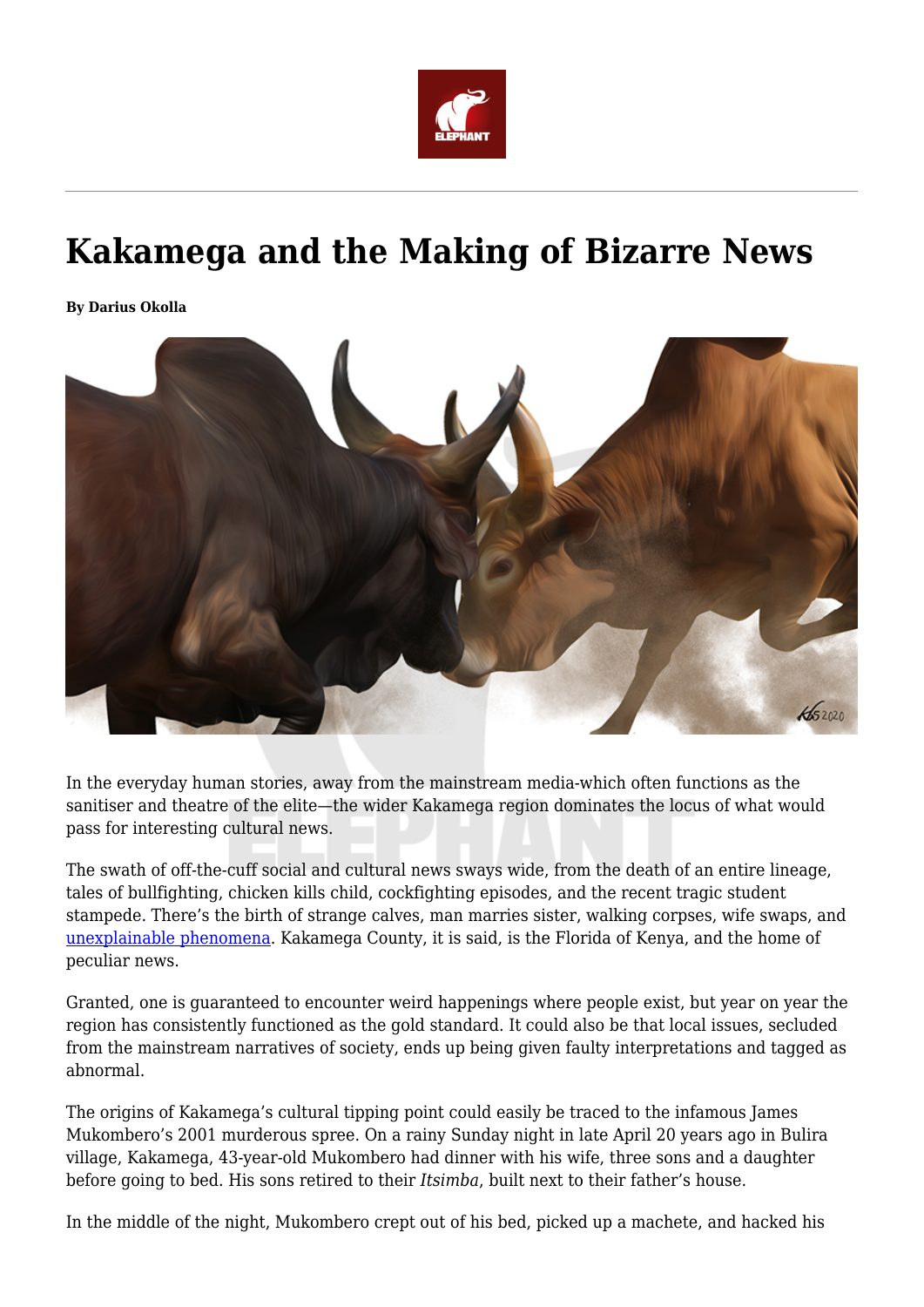pregnant wife Susan to death. He then entered his sons' house and killed the three — Evans, Oscar and Alusiola. His murderous binge was far from over, as he woke up other family members claiming that his wife was unwell and needed to be rushed to hospital. He killed them too, as his brother fled and hid in the maize plantation.

Mukombero killed nine people in a ghastly rage that shook the clan and gripped the nation. From then on, Kakamega solidified its reputation as the country's purveyor and arena of weird news. Mukombero's homicidal orgy united a voyeuristic media and a shocked citizenry in a country where the grapevine and cultural literacies long replaced state-controlled narratives, and where rumours function as a sense-making, socialising and interactive medium.

## **News and their social epidemics**

With the largest rural population in the country, coupled with a hugely diverse set of ethnic subcultures, Kakamega County is unsurprisingly a crucible of diverse and competing versions of cultural intrigues.

In the *Tipping Point,* sociologist Malcom Gladwell talks about the power of context to set off a chain reaction of events, cultural signals, and cues that normalise certain behaviours and beliefs of the kind often reported about Kakamega. The point at which a wide and varied set of complicated cultural news becomes a behavioural epidemic depends on a set of specific personalities, events and spatial conditions.

A large rural-based population like Kakamega's is by nature much more conservative, culturally complex, rooted in local social politics and taboos, has largely observable behaviour and would gladly embrace tales about events that are out of sync with what many would consider normal. However, this isn't unique to the region. So that still begs the question: why this one region? And why this one county in the region?

Kakamega could simply be said to constitute higher levels of culture-bound syndromes than other similar enclaves of rural modernity in the country. In *The Culture-Bound Syndromes*, cultural anthropologist Charles C. Hughes lists 200 localised psychiatric, cultural and physical behaviours that have, at one time or another, been considered culture-bound syndromes. While many of these psychiatric and cultural behaviours are based on local beliefs, many carry with them normalised psycho-spiritual explanations. Culture-bound syndromes especially of the social and behavioural kind are rooted in these unique local anthropologies.

Kakamega's cultural realities could also be explained by the fact that it borders six other counties, including three of the most populous, with over seven million people existing right within its proximity. Being a transit county, there's a lot of opportunity to interlink subcultures, widen demographics, and incubate quirky cultural ideas. Hughes and Simon further elucidate that, in theory, culture-bound syndromes are those practices in which alterations of behaviour and people's experience feature prominently. In actuality, however, many are not actual syndromes at all. Instead, they are local ways of explaining any of a wide assortment of traits and occurrences.

#### **News and confirmation bias**

Within the political dysfunctionality of this country in which the media revels in the sensational, Kakamega seems to have produced more than its fair share of colourful characters. The county's consistent stream of cultural news is one of the nation's underrated cultural comedies, with the entire county acting as the punchline.

To be fair, it could be that the region is typecast based on the concept of availability heuristics, a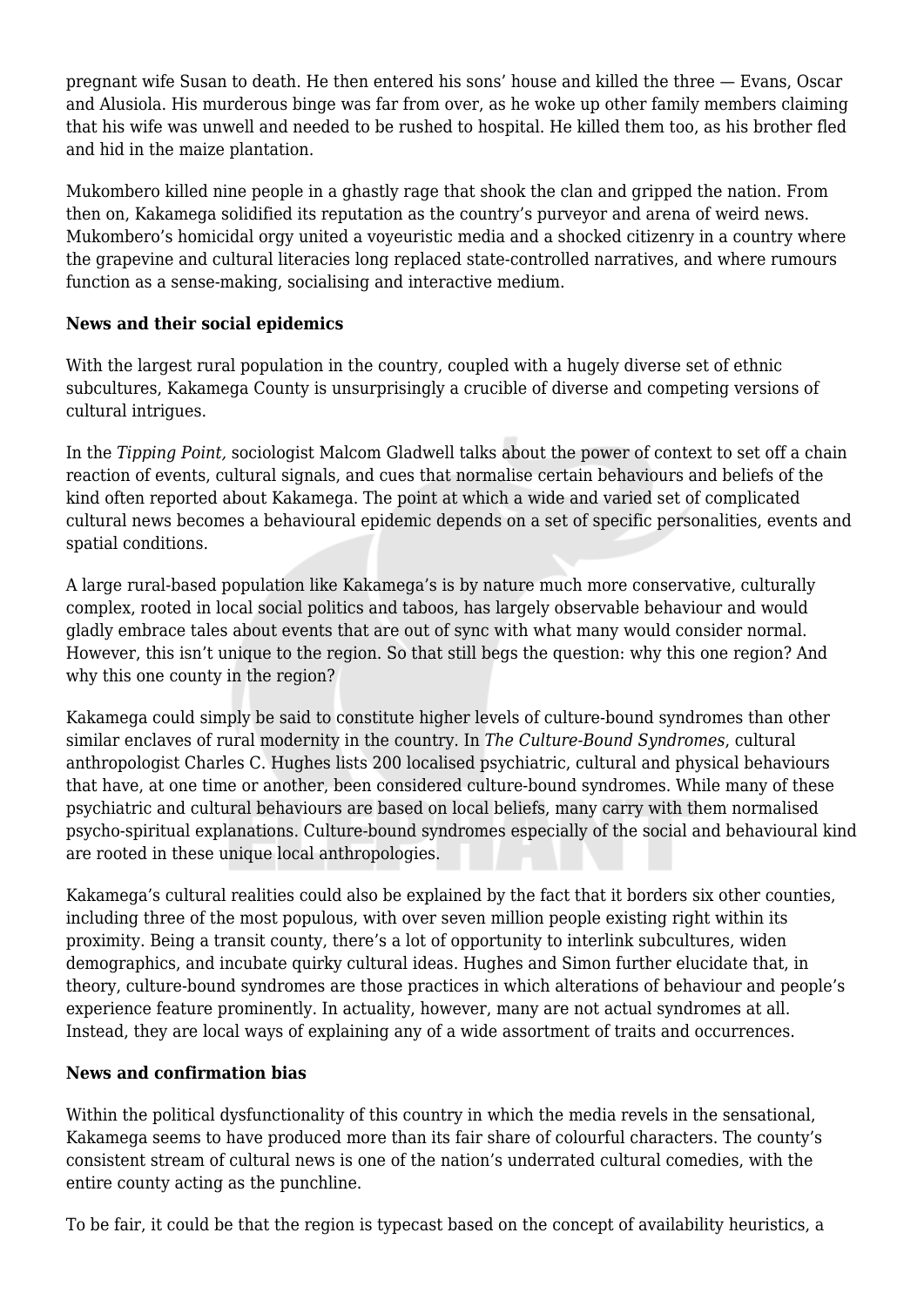cognitive method by which our brain uses shortcuts to process news and draw conclusions. Having been fed a staple diet of editorial news from the region laced with spooky taboos, beliefs and ideas, we may have unconsciously learnt to view the region through a stereotyped lens.

Within these contested editorial narratives, the county's massive utility value to the wider estern Belt stands in contrast to the largely rural docility that defines its public life. Kakamega region's political significance is often counterbalanced and even neutered by its ethno-political peer, Bungoma County, which hosts the second largest Luhya subtribe, the Bukusu. Hence, the editorialised cultural and social news inevitably reigns more prominently than the low political bandwidth that the region adds to national politics.

Buoyed by the Kisumu-Webuye highway, Kakamega hosts 8 of the 18 Luhya subtribes, and makes up the second most populous county after Nairobi, close to 2 million people holed up in a mere 3,000 square kilometers of land. It could therefore be that the diversity of the county, the huge rural population, and self-perpetuating mythology is what fuels this comical disrepute.

Kakamega has been among the biggest beneficiaries of devolution, with the region boasting increased trade thanks to the 85-kilometer Kisumu-Kakamega-Bungoma-Webuye highway. A Sh120 million Shirere-to-Lurambi street electrification plan, a ten-year municipality spatial expansion plan from 12,108 acres to 30,394 acres, a park facelift and a Sh400 million World Bank-funded streets upgrade, have anchored the region as the bastion of rural modernity.

Even then, in this theatre of journalistic absurdity, one has to wonder, is the county merely the punching bag of a media that revels in the most ridiculous of news? This is a persistent conundrum that no one can satisfactorily explain.

Just late last year alone, a pastor got bitten while flashing out a beaded snake in Lumakanda, *matatu* crew kidnapped a cop in Mumias, identical Kakamega twins accidentally met online and Lurambi locals demanded the renaming of a school from *Mwangaza* (light) to its former name, *Ebuchinga* (place of fools).

Mukombero's shocking tragedy may have faded from the nation's collective memory but the media has continued to inundate us with tales of crazy news including the December incident of a dead man who allegedly refused to be buried. A lot of the county's news stories range from the silly or weird to the cringe-worthy, to straight-up felonies, to the tragic. Not all the gripping tales from the county are comical although, in Kakamega, the farcical tragedy often wears the mask of comedy.

#### **The worst must be reported**

Interestingly, a casual search of Kitale, Kisumu or Meru could easily bring up equally strange tales of sexual, criminal, economic and social deviance similar to Kakamega stories. So that still leaves us with the mystery of why the county is such a hotbed of weird news stories. It could partly be that for news bureaus located in far-flung places the only news worth including in national bulletins is that which falls right off the alley of everyday normal issues. But then, that's not the preserve of one county, constituency or region.

Could it then be that, as the most advanced county in the region, with great infrastructure and ethno-cultural diversity, the county is simply the best muse a newscaster could wish for? A crucial explanation could be the classic case of the streetlight effect.

An old parable ascribed to 13th Century witty Turkish philosopher Mulla Nasreddin tells the story of a drunkard searching under a street lamp for keys (or wallet depending on who is telling) that he had lost.